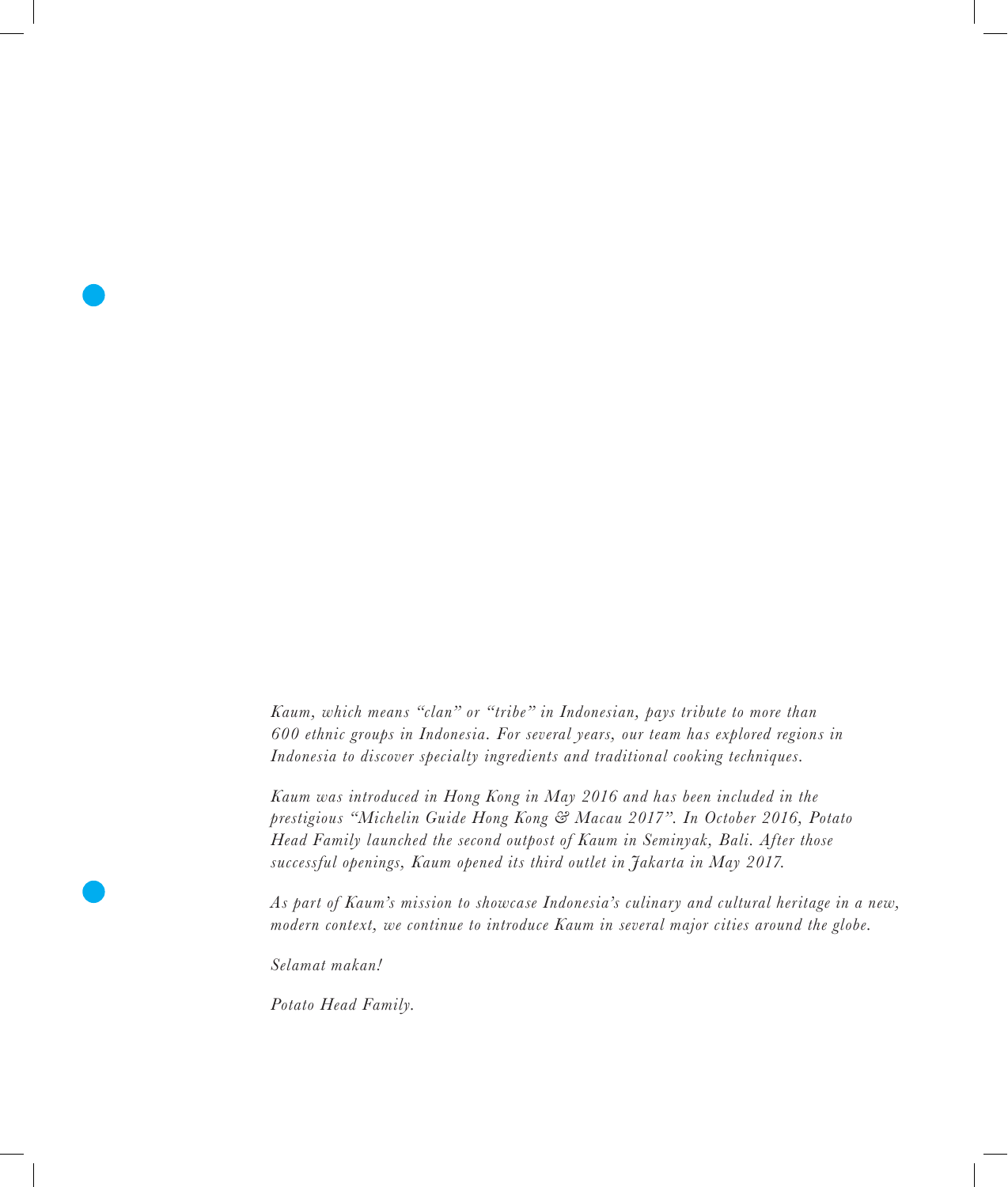# SMALL PLATES

| Small plates are designed to share for an experience of multiple<br>flavours and tastes from across Indonesia's many islands.<br>We recommend starting with $2-3$ dishes per couple |     |
|-------------------------------------------------------------------------------------------------------------------------------------------------------------------------------------|-----|
| BATAGOR SAMBAL KACANG - WEST JAVA<br>Fried prawn and mackerel dumplings, roasted cashew nut,<br>coconut milk sauce, scallions, fresh coriander                                      | 100 |
| GULAI UDANG (V) - ACEH, SUMATRA<br>Aceh style curry with assorted spices, curry leaves and tiger prawn tails                                                                        | 138 |
| GOHU IKAN TUNA - MALUKU<br>Marinated Ternate-style raw tuna, virgin coconut oil, lime, pomelo, toasted cashew nuts                                                                  | 148 |
| A RENDANG DAGING SAPI - WEST SUMATRA<br>Braised beef in mixed West Sumatra spices, coconut milk sauce, sweet potato crisps                                                          | 118 |
| <b>4 GADO GADO KAUM (V) - JAVA</b><br>Assorted blanched garden vegetables, white cashew and peanut dressing,<br>fried shallots, free range egg, tempeh, garlic crackers             | 98  |
| LUMPIA GORENG (V)<br>Fried Indonesian-style spring roll stuffed with bamboo shoots,<br>garlic chives and egg served with pickle, sweet and spicy dip                                | 88  |
| TEMPEH TAHU BACEM (V) - CENTRAL JAVA<br>Fried braised tempeh and tofu, mixed spices, fresh coconut water                                                                            | 88  |
| SATE AYAM MADURA - EAST JAVA<br>Grilled chicken satays, sweet soy sauce, mixed nuts sauce served Lontong                                                                            | 125 |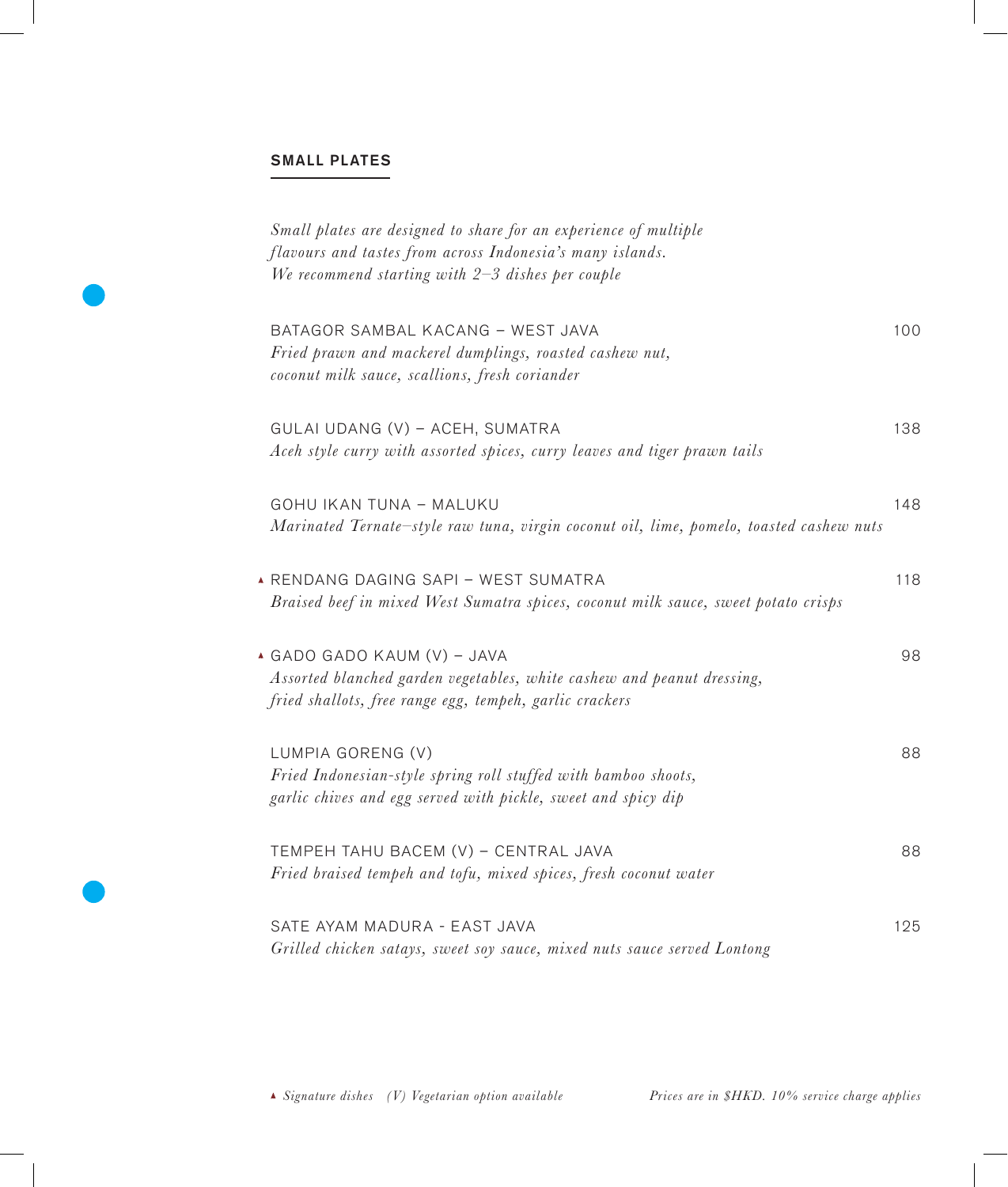### FOR SHARING

| These larger dishes have all been selected for their origin<br>and importance in Indonesian cuisine. Served family style,<br>we recommend ordering rice and sambal to share                   |     |
|-----------------------------------------------------------------------------------------------------------------------------------------------------------------------------------------------|-----|
| AYAM BAKAR TALIWANG - WEST NUSA TENGGARA<br>Chargrilled smoked chicken marinated in Lombok style spices<br>served with fresh vegetable salad, grated steamed coconut dressing                 | 158 |
| GURITA BAKAR SAMBAL DABU DABU<br>Grilled Octopus coated with spicy lemongrass, honey glaze,<br>served with sambal dabu dabu                                                                   | 188 |
| ▲ BABI GULING - BALI<br>Roasted boneless quarter baby pig, Balinese-style spices                                                                                                              | 318 |
| <b>A BEBEK GORENG SAMBAL TEMPOYAK - SOUTH SUMATRA</b><br>Fried half crispy duck, fermented durian chilli sauce,<br>fresh vegetable salad, grated steamed coconut dressing                     | 288 |
| IKAN BAKAR PESISIR - BALI<br>Grilled fish fillet Barramundi marinated with tamarind water and turmeric paste,<br>served with shallot, lemongrass, red bird eye's chilli and coconut oil salsa | 238 |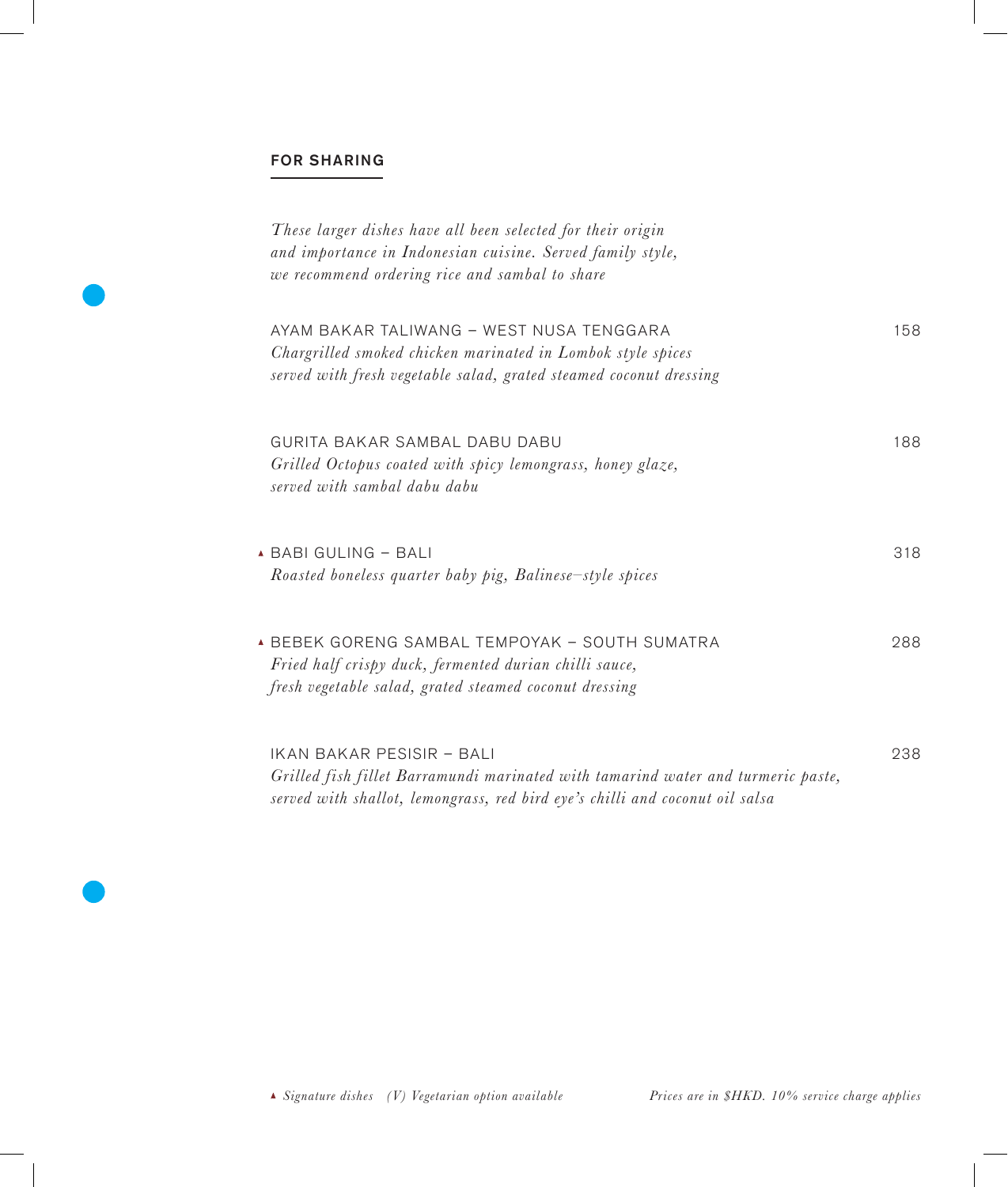## RICE AND NOODLES

| NASI GORENG UDANG (V) - CHEF'S INSPIRATION<br>Fried rice, fresh prawns, fermented shrimp paste,<br>basil leaves, stinky beans                 | 168                     |
|-----------------------------------------------------------------------------------------------------------------------------------------------|-------------------------|
| NASI GORENG BABI (V) - CHEF'S INSPIRATION<br>Fried rice, pork belly, pork sausage, egg, ginger,<br>red chilli paste, assorted field mushrooms | 158                     |
| MIE GORENG JAWA (V) - CENTRAL JAVA<br>Stir-fried egg noodles, prawn, sweet soy sauce, seasonal vegetables                                     | 128                     |
| <b>NASI PUTIH</b><br>Steamed white rice, lemongrass, ginger, Indonesian bay leaves                                                            | TO SHARE 55 / A BOWL 30 |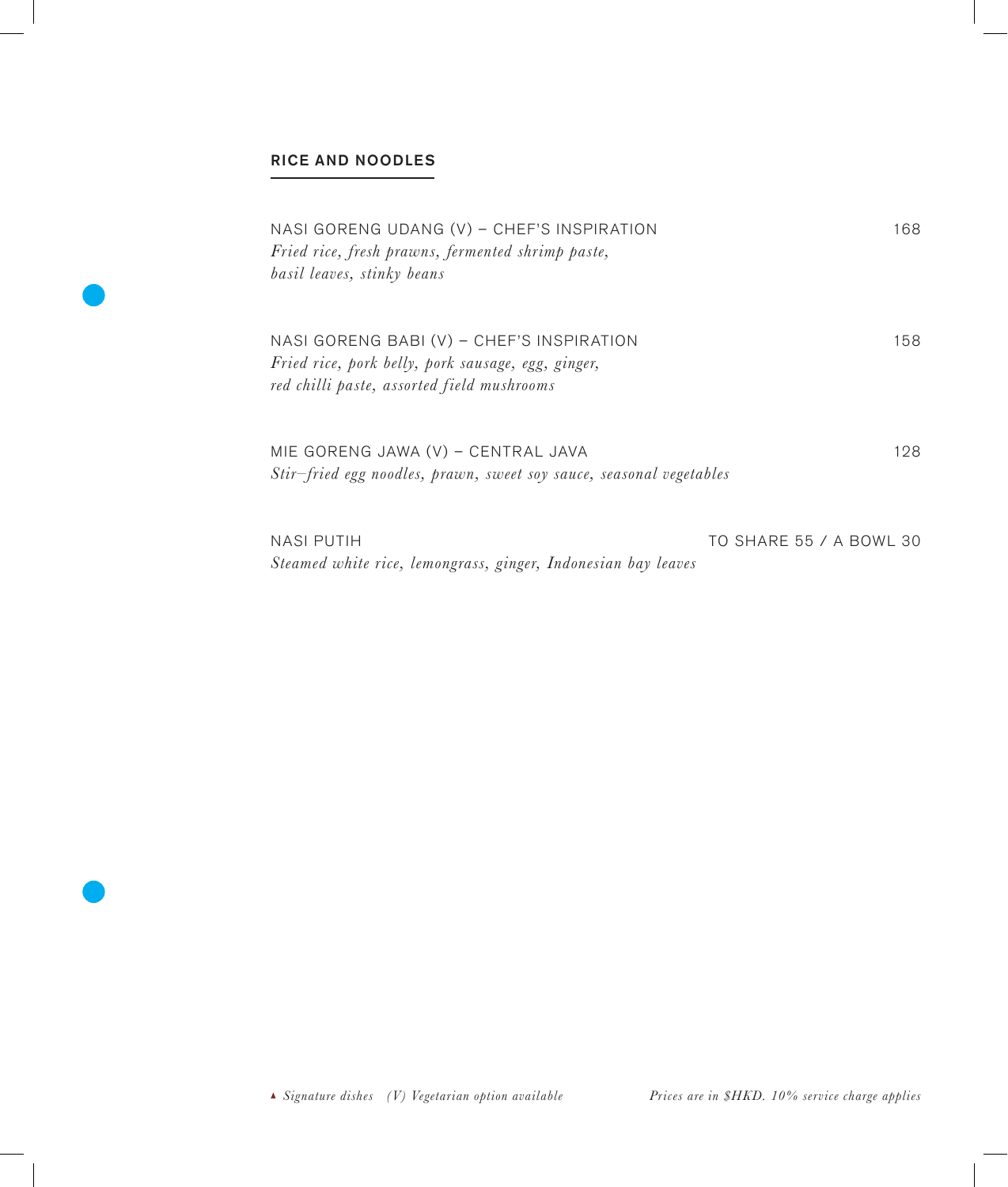## VEGETABLE DISHES

| TUMIS KECIWIS DENGAN TAUCO MANIS (V) – CENTRAL JAVA<br>Stir-fried baby cabbage, garlic, fermented sweet soya bean paste | 98. |
|-------------------------------------------------------------------------------------------------------------------------|-----|
| TERONG BALADO – WEST SUMATRA<br>ried purple eggplant braised in red chilli, garlic, and shallot chilli relish           | 98  |
| KANGKUNG BUMBU BELACAN - CHEF'S INSPIRATION<br>Wok-fried morning glory, red spices paste, shrimps paste                 | 98. |